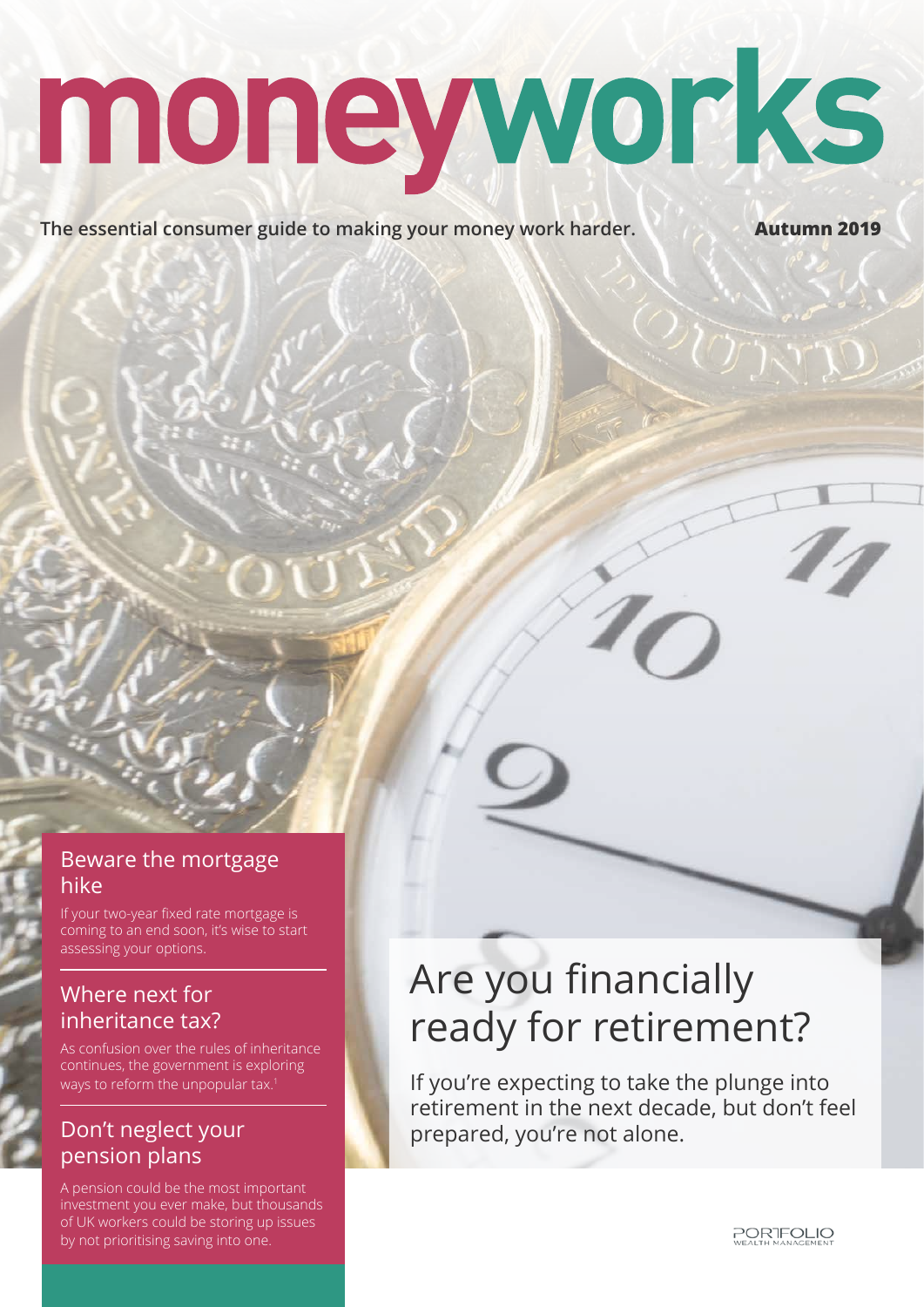# Welcome Contents

 elcome to the Autumn issue of **moneyworks**, Welcome to the Autumn issue of **moneyworks**, Are you financially ready<br>
Note that the of immense change as we<br>
for retirement? adjust to life under Boris Johnson's new Government and our impending withdrawal from the EU on October 31st.

Amidst this constantly shifting political and economic landscape, the need to keep on top of your finances has never been greater and in this issue, we look at some of the key talking points which could have a major impact on your long-term financial future.

As the confusion surrounding the current inheritance tax rules and the complications that come with it, continues to dominate the headlines, we ask what the future holds for IHT.

In July this year the Office for Tax Simplification (OTS) published its review of the unpopular tax and its proposals to simplify the process and rules surrounding inheritance. We look at what could potentially happen next, how this will impact your savings and the necessity to speak to a financial adviser now to reduce your liabilities moving forward.

We also take a look at the importance of keeping up with pension contributions after new research suggests one in three people have stopped paying into their pension pot over the past 12 months and the worrying impact this could have in later life.

Meanwhile for those nearing retirement age, we look at the ways you can best get your financial house in order for when the time comes to finally finish work and what steps you can take to ensure your savings go as far as possible.

Finally, as the future of interest rates continues to hang in the balance against a backdrop of economic uncertainty, we warn of the potential mortgage hikes for those coming to the end of a two-year fixed deal and why speaking to a financial advisor now could save you money in the long-term.

Best wishes

#### The **moneyworks** team

#### **This newsletter is for information purposes only and does not constitute advice or a personalised recommendation.**

Bankhall is a trading style of Bankhall Support Services Limited a company registered in England and Wales with number 2785381 which is authorised and regulated by the Financial Conduct Authority under number 164877. Registered office: Pixham End, Dorking, Surrey RH4 1QA. VAT number: 105437300.

Bankhall® is a registered trademark of Sesame Bankhall Group Limited (a company registered in England and Wales with number 3573352. Registered office: as above).

# for retirement? **04**

If you're expecting to take the plunge into retirement in the next decade, but don't feel prepared, you're not alone.

#### Beware the mortgage hike **05**

If your two-year fixed rate mortgage is coming to an end soon, it's wise to start assessing your options.



#### Where next for Inheritance tax? **06**

As confusion over the rules of inheritance continues, the government is exploring ways to reform the unpopular tax.<sup>1</sup>



#### Don't neglect your pension plans **07**

A pension could be the most important investment you ever make, but thousands of UK workers could be storing up issues by not prioritising saving into one.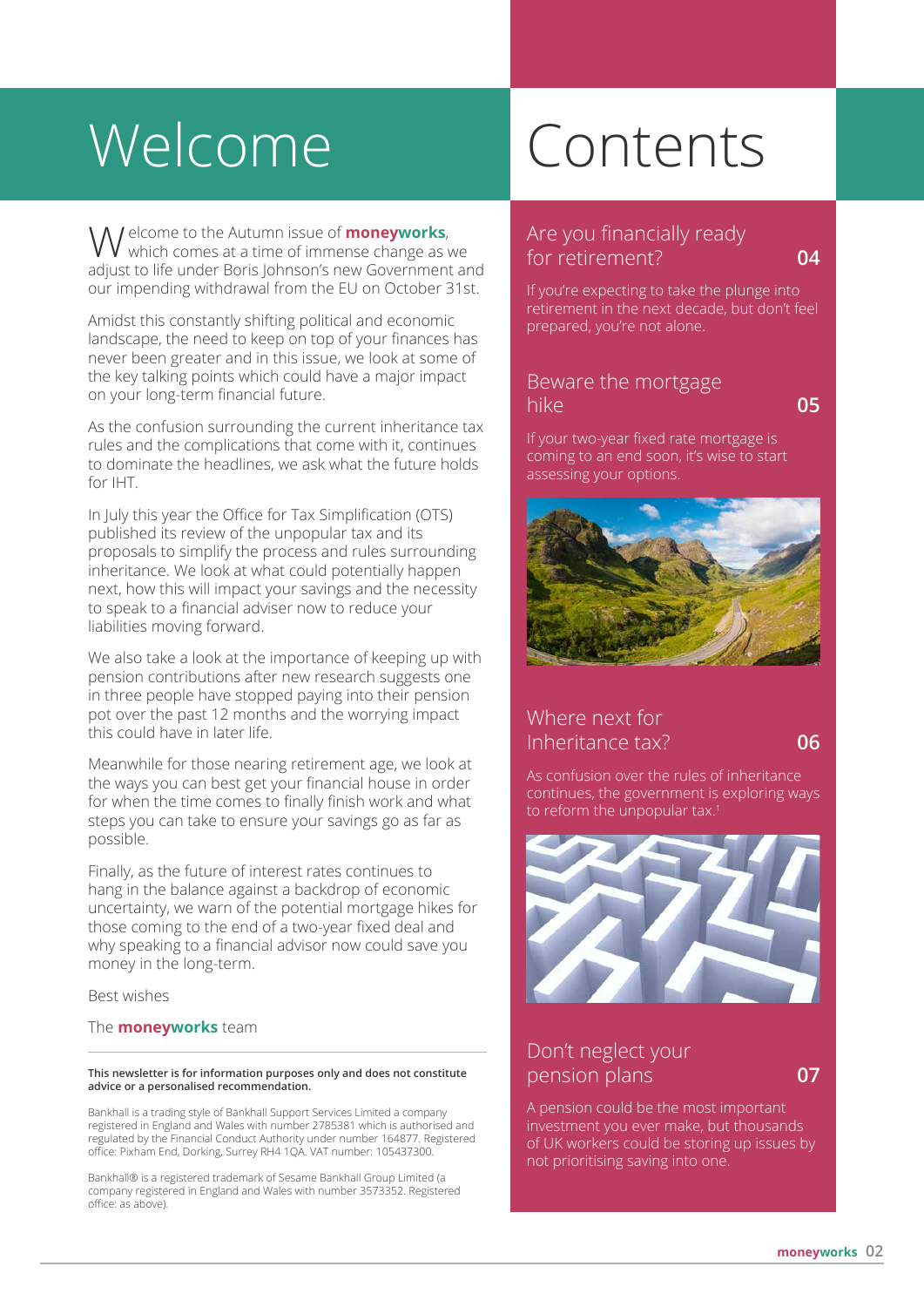# The News in Brief

A round up of the current financial stories.

### Reality check for retirees

Retiring is supposed to signify giving up working forever. But July 2019 research from Zurich has found that – since the April 2015 pension freedoms were launched – one in 10 retirees (11%) have returned to work after dipping into their pension.

One in four of these people (26%) said they did so because they were struggling financially. The pension freedoms are a positive step in giving you greater access to your pension from the age of 55. But if you use it without advice, you could run through it too quickly – and lose a large part of it in tax.

HMRC figures show over half-a-million over-55s withdrew £8.1billion in the last tax year – a 23% jump on 2017.

https://bit.ly/2MtZ2Mv (FT Adviser) https://bit.ly/2OwznoV (Mirror)

### Will your family receive a full inheritance?

Inheritance is one of the most difficult conversations to have as a family. Yet a reluctance to talk about the unthinkable is leading to billions of pounds not being passed onto loved ones.

According to June 2019 research by Farewill, £1 trillion will be inherited by beneficiaries over the next decade – but there's a further £15 billion lying in dormant financial legacies. 42% of British people do not know the full details of their parents' affairs, so aren't confident they can manage their estate.

Of those who have gone through the difficult process, one in four said they didn't manage the estate to their loved one's wishes because they didn't discuss it before they died.

https://bit.ly/2Kod0hN (What Investment)

## The lost decade

Thanks to improved healthcare and living standards, our life expectancy continues to increase. But there's a downside to a longer life – you might outlive your savings.

June 2019 research by the World Economic Forum found the average UK woman will outlive her retirement savings by 12 years, while men will outlive theirs by 10 years. Whilst this can be partly attributed to a lack of adequate provisions, the report warns that people saving for retirement are too risk adverse with their investments.

Han Yik, Head of the Institutional Investors Industry, World Economic Forum, said, "As people are living longer, they must ensure they have enough retirement funds to last them through their longer lives. This requires investing with a long-term mindset earlier in life to increase total savings later on."

https://bit.ly/2Kgchh2 (World Economic Forum)

### Bank of Mum and Dad are now 11th biggest mortgage lender

Young people continue to rely on family to afford to buy a home, with parents expected to pay out £6.3 billion to help their children get onto the property ladder in 2019. This compares to £5.7 billion in 2018. The average contribution is rising to £24,000, according to forecasts by Legal & General and the Centre for Economics and Business Research (CEBR).

This total outlay means the Bank of Mum and Dad is now equivalent to the UK's 11th biggest mortgage lender. However, whilst the level of contributions is increasing, the actual number of house sales supported by family members is expected to drop by 20% this year.

https://bit.ly/2yqJGjG (Which)

**Your home may be repossessed if you do not keep up the repayments on your mortgage. The value of your investment can go down as well as up and you may not get back the full amount invested. Accessing pension benefits early may impact on levels of retirement income and your entitlement to certain means tested benefits and is not suitable for everyone. You should seek advice to understand your options at retirement.**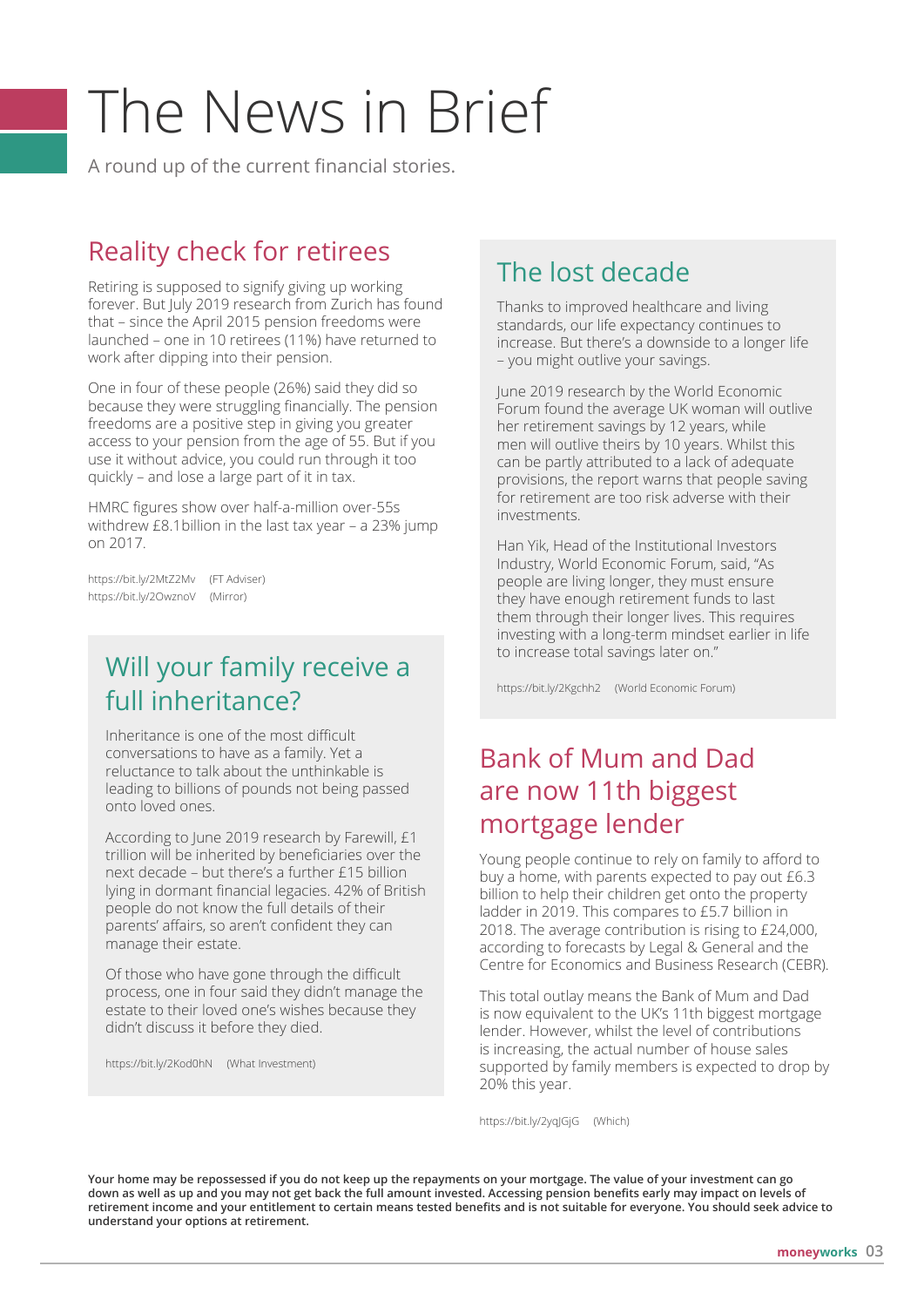# Are you financially ready for retirement?

If you're expecting to take the plunge into retirement in the next decade, but don't feel prepared, you're not alone.

Retirement is a life-changing chapter and one that we should all look forward to. It's an opportunity to put yourself and your family first, by taking control of your time and accomplishing lifetime ambitions.

Yet for millions currently in the last decade of working, the idea of retirement is one that leads to concern. A survey by Close Brothers<sup>1</sup> found 45% of over 55s are worried about funding their later years. Women are especially struggling to feel ready, with three quarters across all age groups admitting they're unprepared for retirement, compared to just over half of a men.

With nearly a quarter of over 55s (23%) admitting they've never checked their pension savings, it's no wonder many people are fearful. So, if you're looking to retire in the next decade or so, what do you need to do to get ready?

#### **Take a deep breath, and look at your pension savings**

If you don't know how much you've saved so far, it's impossible to know if you can achieve your ambitions. Your provider can issue an up-to-date valuation of your pension. If you've changed jobs and paid into different pensions, it's important to consider them too.

You might discover your pensions are worth less than you'd hoped. But by finding out now, you may still have time to fix it. For example, you could increase your pension contributions or set up additional pensions.

#### **Start to plan your income needs**

As a useful starting point, write down your current monthly outgoings. Consider if some – like commuting expenses – will go down in retirement. Other costs might go up – such as eating out or travelling.

It's not an exact science, as your costs will change as you get older. For example, you might want provisions in case you or your partner needs long-term care. But starting a budget now will give you a rough idea of your likely retirement spending needs.

And don't forget to also budget for those extra special treats or holidays you've always dreamed of taking when you finally retire.

#### **Plan how you will use your pension**

If you've a defined contribution pension, you can begin to access it from the age of 55. But that doesn't mean it's a good idea to do so.

According to the Association of British Insurers,<sup>2</sup> one third (34%) of retirees who accessed their pension for the first time in 2018 didn't take financial advice. Look before you leap, or you could risk running out of money or handing over too much to the taxman.

#### **Ask for help**

There's so much at stake. By getting help from a professional, you can develop an approach that takes into account your short, medium and long-term needs.

A financial adviser can help you to consider how your pension is best invested for your needs over the final few years of working. And they can devise a strategy for you to access your pension in the right way.

**The value of your investment can go down as well as up and you may not get back the full amount invested. Accessing pension benefits early may impact on levels of retirement income and your entitlement to certain means tested benefits and is not suitable for everyone. You should seek advice to understand your options at retirement.**

1 https://bit.ly/2XZdJgo (This is Money) 2 https://bit.ly/2Msr6Bh (FT Adviser)

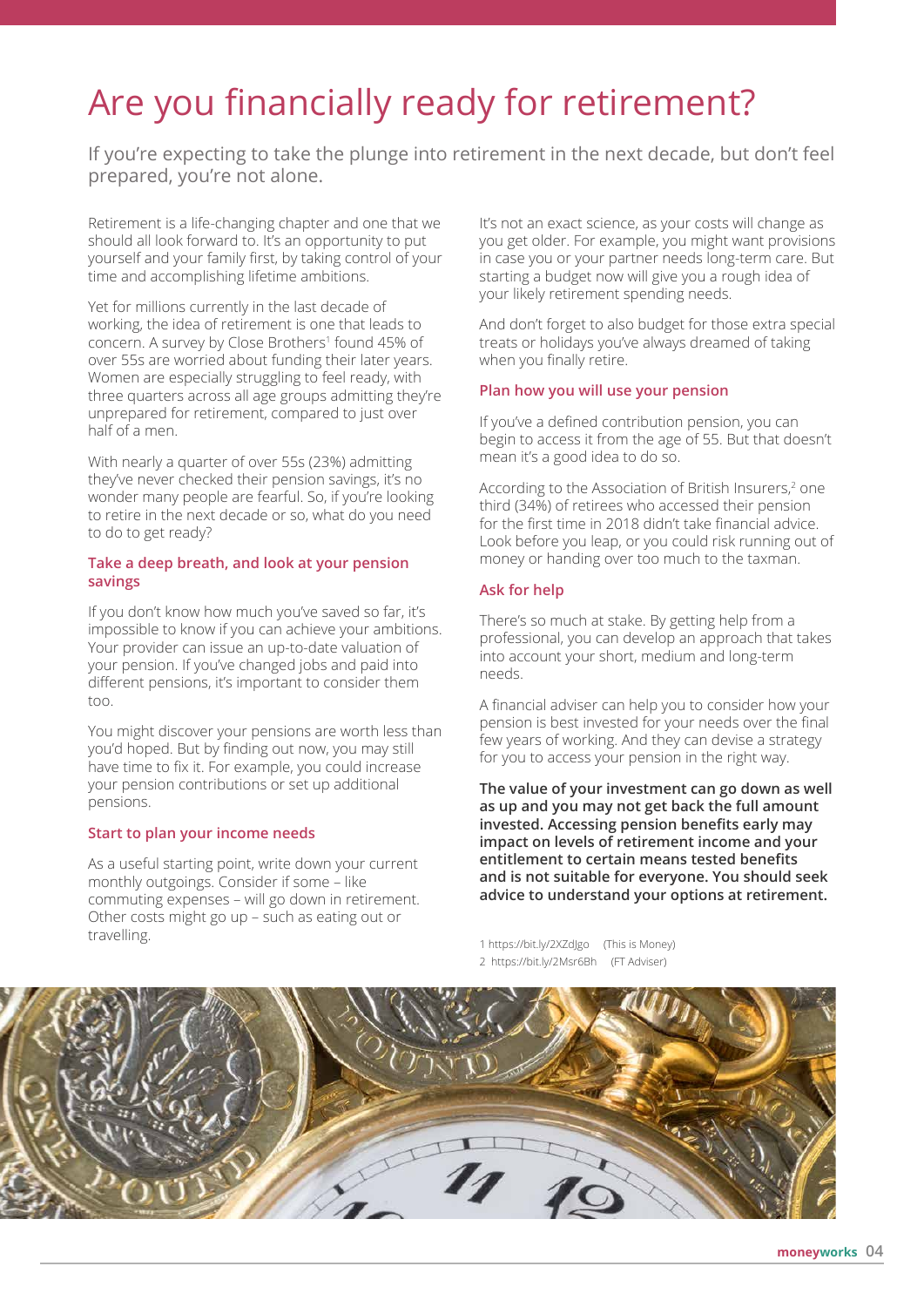

# Beware the mortgage hike

If your two-year fixed rate mortgage is coming to an end soon, it's wise to start assessing your options.

If you signed up for a two-year fixed rate mortgage in 2017, you'll have benefited from a favourable rate. Mortgage rates fell to a historic low level that year,<sup>1</sup> which was great news for finding a good deal. There have been further falls since. But as the 2017 borrowers come to the end of their two-year term, they may face a steep rise in payments.

According to July 2019 research by Moneyfacts,<sup>2</sup> borrowers at the end of their two-year deal could have seen their mortgage rate soar by an average of 2.64%, if they didn't remortgage. In July 2017, the average two-year rate was 2.26%. But with the July 2019 average Standard Variable Rate (SVR) standing at 4.90%, it's a big hike for borrowers who automatically move onto their lender's SVR.

Moneyfacts warned this steep hike is likely to get even bigger over the next few months, if SVR continues to remain fairly static. This is because mortgage rates fell further over the second half of 2017 – and, indeed, going into 2018. So if you have a two-year fixed rate mortgage due to end over the next six months, it's a good idea to consider your next steps.

#### **What's the outlook for mortgages?**

In 2017, when mortgage rates were falling, the Bank of England base rate stood at the historic low level of 0.25% in the wake of the 2016 EU Referendum. Since that point, base rate has twice been increased, standing at 0.75% right now, and rates on fixed rate mortgages have increased too.

According to July 2019 figures from Moneyfacts, the average two-year fixed rate mortgage stands at 2.49%.<sup>3</sup> An increase on two years ago, but not as big of a rise for borrowers compared to going onto your lender's SVR.

The eternal question is whether it's better to fix your mortgage rate for at least another two years, or to go onto an SVR for a period at least, to see what

direction interest rates take. The Bank of England has in recent weeks talked about gradual interest rate hikes<sup>4</sup> if a Brexit deal is agreed, but reducing base rate if we leave the EU with no deal.<sup>5</sup> The ongoing trade wars between the US and China could also have an impact.

In other words, the future of interest rates hangs in the balance. Against a backdrop of economic uncertainty, you might appreciate the stability of knowing what your regular monthly mortgage payment will be.

#### **Considering your options**

If your current fixed rate mortgage deal is due to come to an end in the near future now could be the ideal time to assess your next steps.

For this reason, it could really pay off to speak to an expert adviser. They can consider your situation and future goals, and use their extensive knowledge of the mortgage market to help you make informed decisions. This saves you from having to shop around yourself, and potentially risk remortgaging onto a product that isn't necessarily as suitable for your situation compared to other options.

#### **Your home may be repossessed if you do not keep up repayments on your mortgage.**

| 1 https://bit.ly/2SSpn85 | (Which)         |
|--------------------------|-----------------|
| 2 https://bit.ly/2KcLzG1 | (What Mortgage) |
| 3 https://bit.ly/2Ysg5y7 | (Moneyfacts)    |
| 4 https://bit.ly/2K7TfKY | (FX Street)     |
| 5 https://bit.ly/2YaVx4q | (The Guardian)  |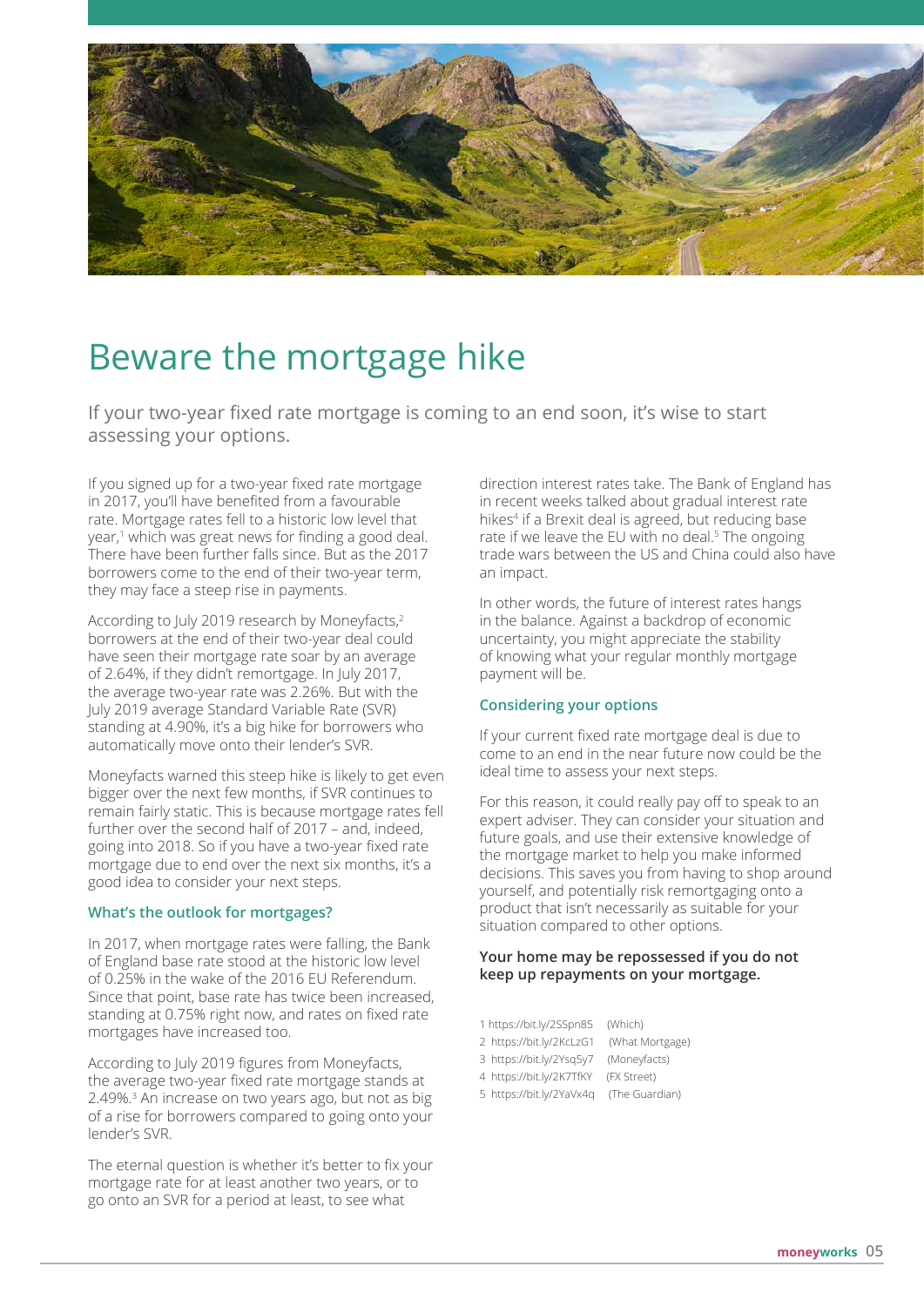

# Where next for inheritance tax?

As confusion over the rules of inheritance continues, the government is exploring ways to reform the unpopular tax.<sup>1</sup>

80% of over 45s believe the current inheritance tax rules are too complicated, up from 77% the year before.2 Given the potential financial shocks that could arise from your family having to pay inheritance tax, the confusion has led to government action.

Only 5% of estates have inheritance tax duties to pay,3 but 10 times as many have to complete and submit lengthy tax forms. This responsibility falls on the executor of your estate – usually a family member. It's time-consuming and potentially expensive. If you don't have suitable plans in place, your loved ones could pay 40% tax on everything above your threshold.

Back in January 2018,<sup>4</sup> the chancellor Philip Hammond ordered a review of inheritance tax. And in July 2019, the Office for Tax Simplification (OTS) published its conclusions.5

#### **What are the OTS recommendations?**

The late Roy Jenkins once famously said, "Inheritance tax is a voluntary levy."6 This is because there are ways you can avoid leaving a liability. However, it's complicated. This is what the OTS has looked at.

For example, you can give money away to your loved ones whilst you're alive, to reduce the size of your estate. It's known as a 'potentially exempt transfer' or PET. But you need to live at least seven years after the gift for it to be fully exempt from inheritance tax. During those seven years, the amount still liable for inheritance tax is gradually tapered down.

The OTS proposes reducing the seven-year rule to five, and scrapping the tapering approach which it argues is ineffective. It also wants the government to change other gift allowances we all have – replacing it with one overall annual allowance that's easy to understand. Other rule changes proposed cover inheriting businesses and the life insurance rules surrounding trusts.

#### **What happens next?**

With the Conservative government's leadership

change and the ongoing Brexit saga, there might be other priorities that see inheritance tax reform delayed. We're likely to find out if the OTS' recommendations are taken up in the Autumn Budget.

However, the uncertain political backdrop might also lead to even bigger change. Just as the OTS was completing its report, the Labour party<sup>7</sup> floated the idea of reducing the personal inheritance tax threshold, which could mean thousands more estates have a liability. The odds of a General Election occurring in the short-term have reduced over the summer.8

#### **The need to plan**

Ultimately, the latest inheritance tax headlines are simply a continuation of a political juggernaut. For example in 2007, the Conservatives had proposed increasing the threshold to £1 million, causing Gordon Brown to cancel a snap election.9

The point is that waiting for politicians to change inheritance tax could prove counterproductive in addressing any liability you have. If you want to plan a stronger legacy for your loved ones, it's a good idea to speak to a financial adviser now about inheritance tax.

**Levels and bases of and reliefs from taxation are subject to change and their value depends on the individual circumstances of the investor. The Financial Conduct Authority does not regulate taxation & trust advice.** 

1 https://bit.ly/333JlkY (Love Money) 2 https://bit.ly/2Hd5L97 (Canada Life) 3 https://on.ft.com/2LUE5d2 (Financial Times) 4 https://bit.ly/2Yu80eR (This is Money) 5 https://bit.ly/2Yg6MbP (GOV UK) 6 https://bit.ly/2LQomN7 (What Investment) 7 https://bit.ly/314z5ae (Independent) 8 https://bit.ly/2K5aTPc (The Sun) 9 https://bit.ly/31GMSVF (Express)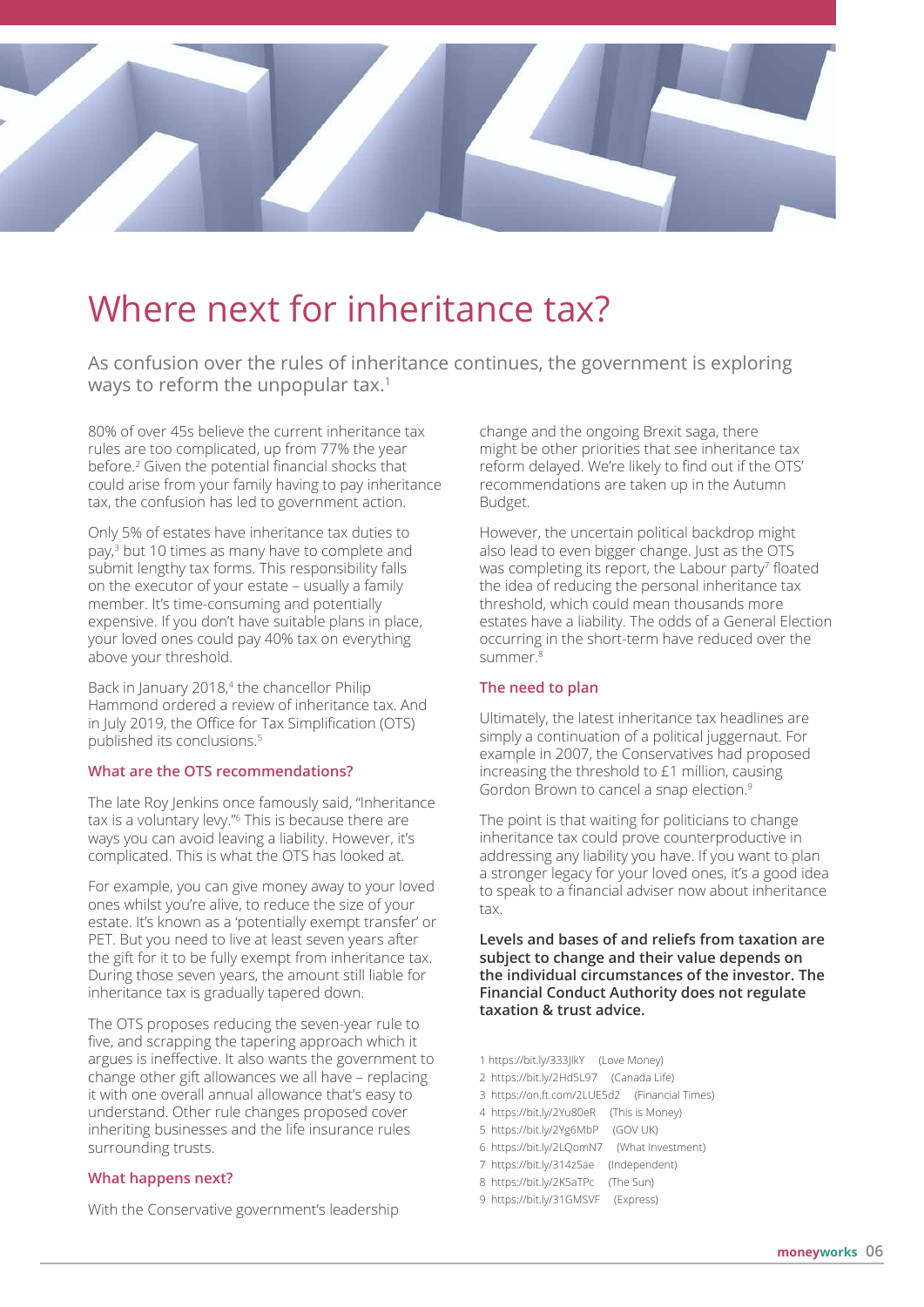# Don't neglect your pension plans

A pension could be the most important investment you ever make, but thousands of UK workers could be storing up issues by not prioritising saving into one.

In the midst of our hectic working lives, it's understandable that saving for retirement isn't high on the financial to-do list. But what you're doing now – or not doing –could have a major impact on your later years.

With this in mind, research from Willis Owen<sup>1</sup> suggests a lot of UK workers are storing up future problems over how they will afford retirement. It found one in three (35%) have stopped paying into a pension over the past 12 months.

Of those who've put their pension contributions on hold, 28% say it's because they can't afford to keep paying in. A fifth admit they would rather use their money for other purposes. 14% say they would prefer to save towards getting on the property ladder.

#### **Short-term gain for long-term pain?**

Although prioritising more immediate, tangible goals is far from a bad idea, completely stopping saving for retirement could ultimately diminish your standard of living. Instead of enjoying a comfortable retirement lifestyle, you might be left struggling to make ends meet.

The survey shows an awareness that not saving into a pension could be a real problem. Nearly one in five claim they will never be able to stop working. 65% will be reliant on the state pension.

Currently paying a maximum income of £8,767.20 a year, the state pension is a valuable benefit but unlikely to be enough on its own to fund a fulfilling retirement. It works out at £24 a day for the 2019/20 tax year – which would be difficult to live on and it's likely that you're going to need alternative savings.

#### **Save sooner, save less**

The more time you give yourself to save for retirement, the easier it is to build up a sufficient pension pot.

- Let's say someone started saving at 20, compared to someone starting at 40.
- A 20-year-old aiming to retire at 65 would have 45 years to save, compared to 25 years for a 40-year-old.
- So a 20-year-old wouldn't need to put away as much each month to reach a certain target compared to a 40-year-old, who would need to save almost double the amount.

The longer you wait to save, the more you'll have to sacrifice in pension contributions to build up a strong enough pension. So even if you don't feel you can afford to save much at the moment, it's better than saving nothing. When you also consider the tax benefits of saving into a pension, plus the employer contributions that might be available to you, it makes sense to think about your long-term now.

By speaking to a financial adviser, you could benefit from tailored advice on building a pension plan that provides you with enough to achieve your goals, including recommendations on how to invest your contributions. Pensions needn't be difficult, and can give you the retirement lifestyle you deserve.

#### **The value of your investment can go down as well as up and you may not get back the full amount invested.**

1 https://bit.ly/2X4osBY (What Investment)